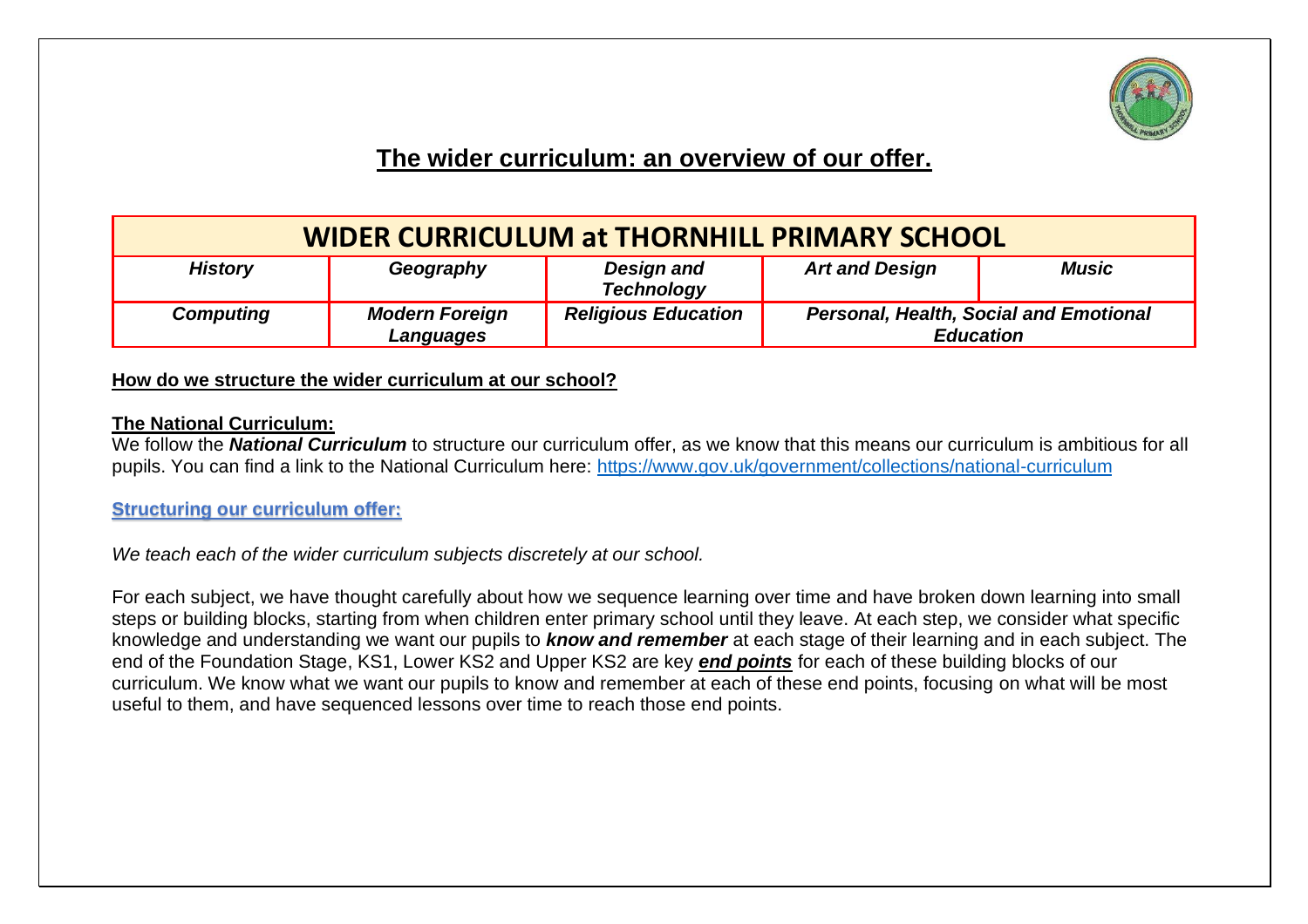

When we talk about how we have structured our curriculum offer, we call this *curriculum intent.* Curriculum intent includes the specific details of *what* we intend our pupils to learn at each stage in their school journey. *What* pupils know, remember and can do indicates how well they can achieve (progress).

#### **Gaining Knowledge**

Our curriculum has been carefully designed so that pupils gain more knowledge over time. Some knowledge is very important, and we return to this regularly to help it 'stick' in children's memory. For example, it is crucial that children automatically know the number facts that combine to make 10. Knowing these number facts allow pupils to make links with many areas of number throughout their school life, so we revisit this learning regularly in the first few years of school to make sure this knowledge is secured.

*Knowledge* is divided into two types:

| <b>Substantive Knowledge:</b>  | This refers to specific facts to be learned, such as, for example, the names of the<br>countries in the United Kingdom (geography), or in history key facts about an historic event<br>such as World War.                                                                                                                                                                                                                                             |
|--------------------------------|-------------------------------------------------------------------------------------------------------------------------------------------------------------------------------------------------------------------------------------------------------------------------------------------------------------------------------------------------------------------------------------------------------------------------------------------------------|
| <b>Disciplinary Knowledge:</b> | Whereas substantive knowledge is about 'what' facts, disciplinary knowledge is about<br>knowing 'how'. For example, in music I can know that a minim is the equivalent of 2 beats,<br>a quaver a half beat and a semi-breve four beats (substantive facts), but disciplinary<br>knowledge helps me use this information to clap a rhythm accurately having read it on a<br>musical stave. Sometimes people refer to disciplinary knowledge as skills. |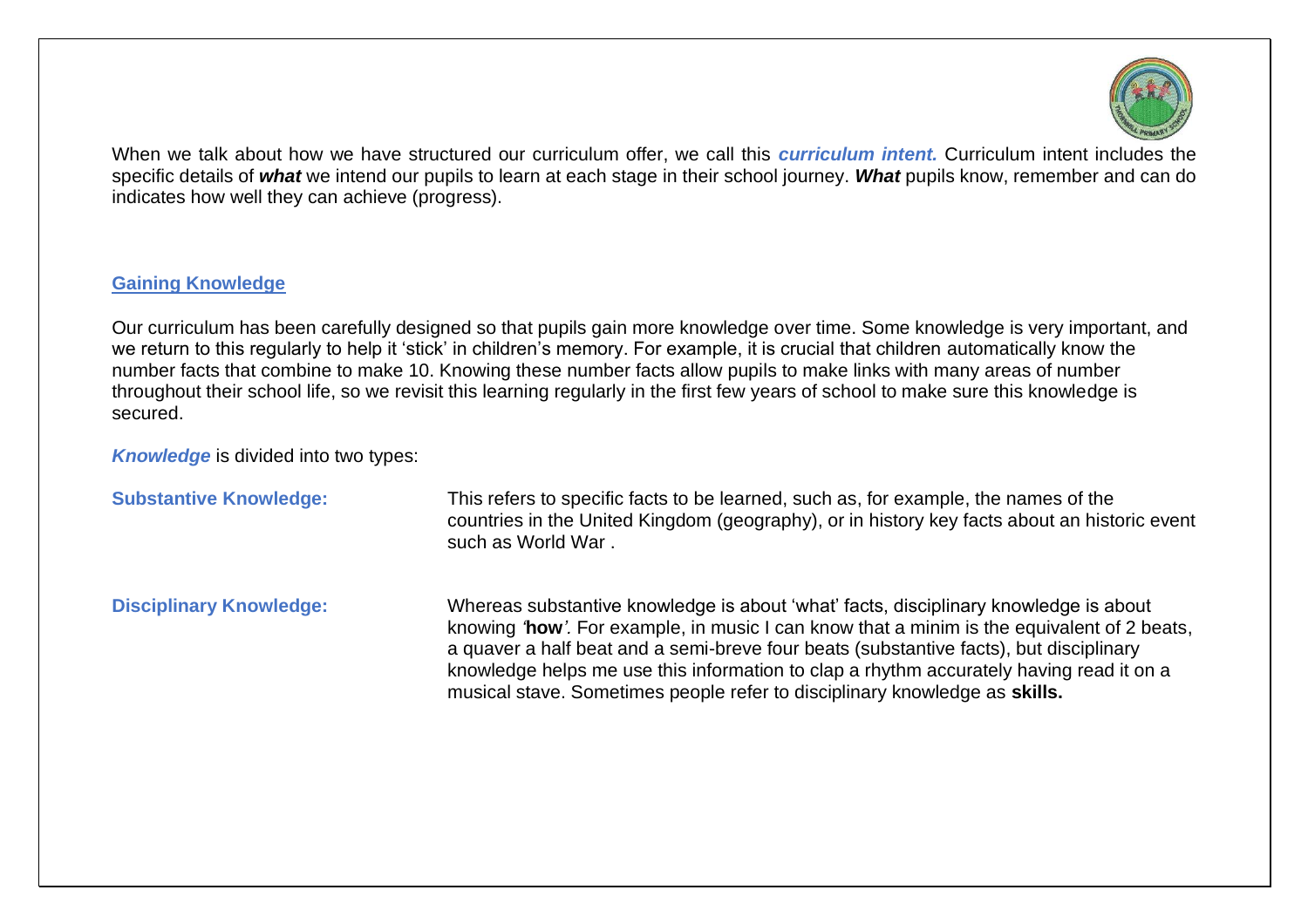

# **Knowledge and links with reading and vocabulary acquisition:**

We believe that knowledge gained also plays an important part in pupils gaining reading comprehension, and therefore, as we know that reading is so important, we place great emphasis on ensuring knowledge of the wider curriculum is sticky. We know that when pupils read and engage in reading comprehension activities, reading comprehension is dependent on knowledge of the subject being read. What we *know* allows us to read and understand what we have read. Knowledge learned across the wider curriculum facilitates comprehension. It also helps our pupils gain a broader vocabulary. We know that children are exposed to a richer vocabulary base when they access a broad curriculum, and this is very important to their future success. In our curriculum intent (including plans), we have outlined the specific vocabulary children need to know, use and remember at each stage in their learning.

#### **Starting the knowledge journey:**

Our curriculum planning starts in Early Years. In Reception, we begin to lay the foundations of the wider curriculum through our Early Years curriculum offer. In Knowledge of the World, for example, children learn about the layout of school and their immediate environment when they start to understand early map work (the foundations of the geography curriculum). On our curriculum pages and Early Years pages we have provided more examples and information about our curriculum intent for early years. We start this journey in early years for two main reasons:

- 1) Access to a rich curriculum broadens children's exposure to a wealth of vocabulary, which we know to be of crucial importance in the early years.
- 2) Laying the foundations for the wider curriculum prepares children for transition to Year One.

# **Making sure knowledge is sticky:**

*When we have designed our curriculum, we have made sure the following applies to enable pupils to retain the important substantive knowledge and disciplinary knowledge:* 

# • *Prior knowledge is identified and built upon.*

At each stage in the school journey, teachers make sure that they understand what prior learning has taken place and how well children have remembered it. They revisit prior learning, particularly at the start of a unit of work but also at other stages in the learning process, to make sure that they are building new learning on secure foundations.

# • *Making links with other learning.*

We know that knowledge 'sticks' when links are made between subjects. Webs of knowledge are created in our memories (schema) when we create meaningful links between learning. The more we introduce pupils to related content, the deeper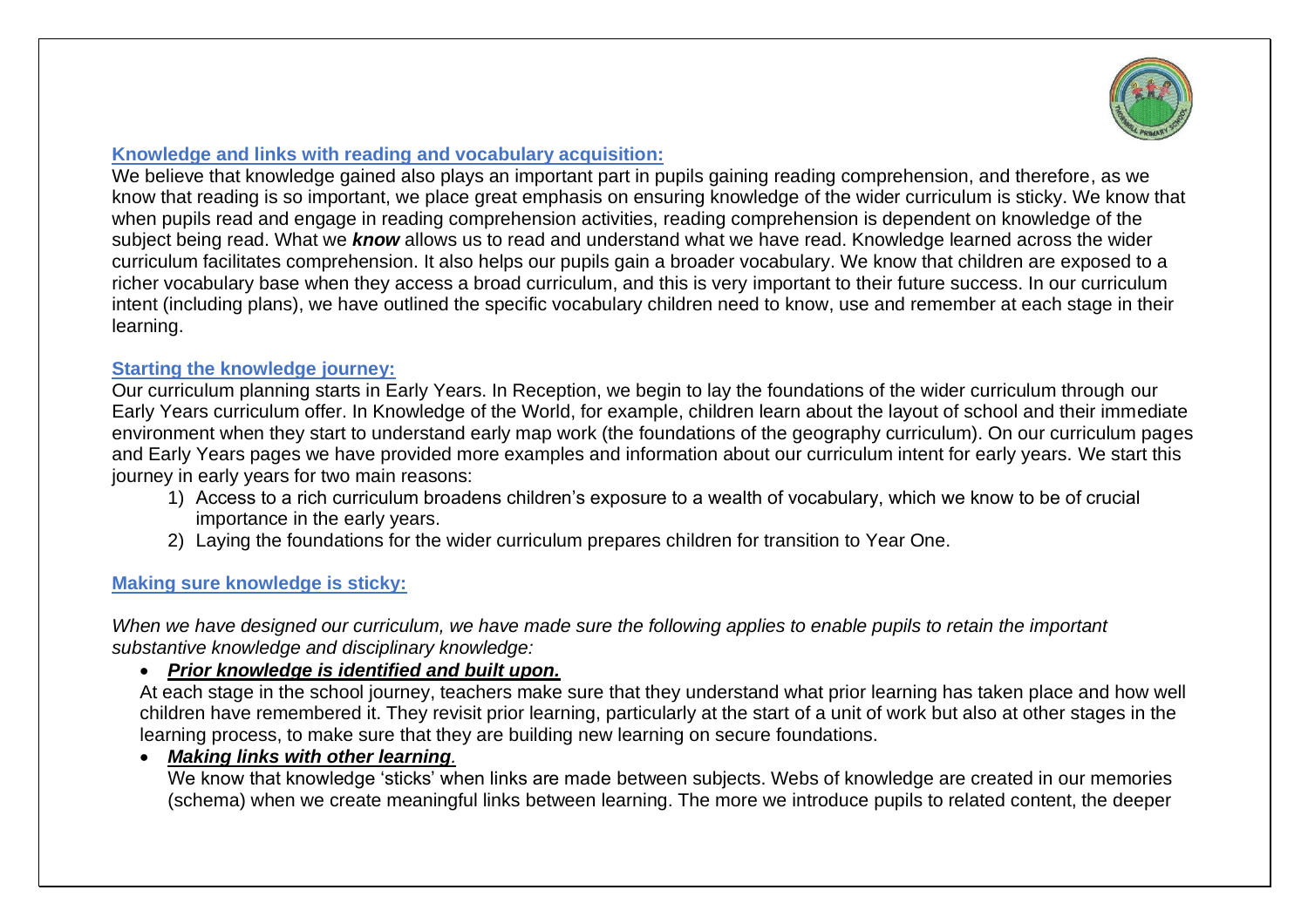

knowledge will be. Key concepts in each subject are revisited over time and can be seen in our curriculum plans, which have the effect of making these links and building webs of knowledge.

• *Making sure that the way we implement our curriculum plans places emphasis on the most recent research into how to optimise the science of memory.*

We understand that learning is defined as an alteration in long term memory. If nothing is altered in long term memory, then nothing has been learned. Therefore, we train our teachers to use teaching strategies informed by the most up to date research into memory.

When we implement our curriculum plans, we know that knowledge is more likely to be remembered over time. Examples include retrieval practice, generative learning strategies and paying attention to not overloading the working memory.

#### **Progress of pupils:**

*How do we consider progress when we are thinking about the wider curriculum?* We focus on two aspects:

- As children know and remember more across the curriculum area, they are making progress
- When children learn what we have intended them to learn (curriculum intent).

When we assess pupils' progress, then, we talk to them about what they know and we look in books to see what they can do and remember, and we check to make sure this matches the curriculum we have implemented.

We assess at all stages of the learning process:

*Assessment for learning:* assessing as we teach by observing and questioning to inform next steps needed for each pupil. *Assessment as learning:* using some of these ongoing assessment strategies to consolidate learning and help children deepen knowledge in long term memory (using a range of retrieval strategies which help us find out what they know, where the gaps are to inform future teaching but will also help children remember more in the future as knowledge will become increasingly sticky when using strategies such as these).

*Assessment of learning:* Capturing at key end points precisely what children have remembered over time (we called this summative assessment).